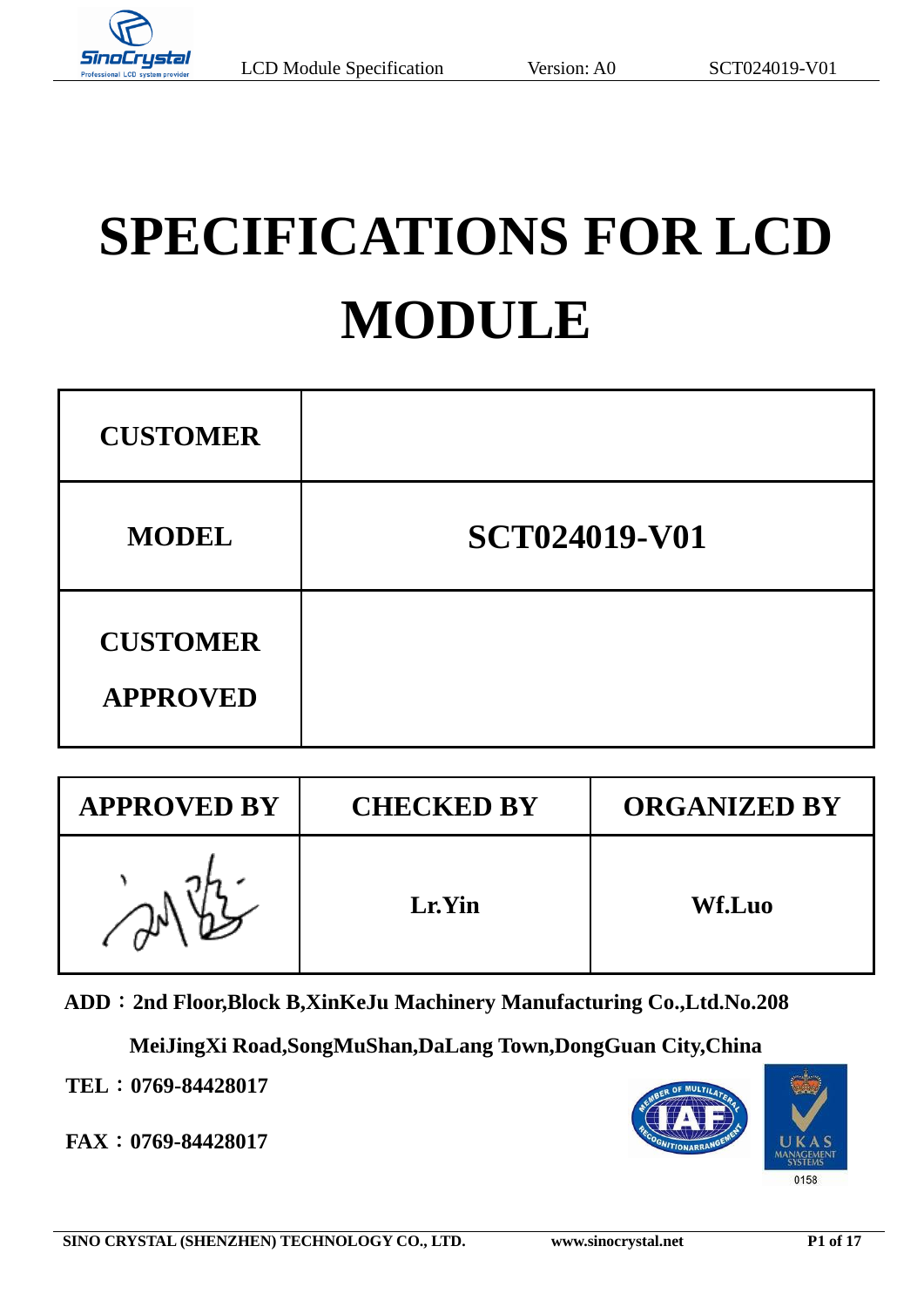

# **RECORDS OF REVISIONS**

| <b>Revision No</b> | <b>Revision Date</b> | Description   |
|--------------------|----------------------|---------------|
| Ver: A0            | 2018-01-15           | First release |
|                    |                      |               |
|                    |                      |               |
|                    |                      |               |
|                    |                      |               |
|                    |                      |               |
|                    |                      |               |
|                    |                      |               |
|                    |                      |               |
|                    |                      |               |
|                    |                      |               |
|                    |                      |               |
|                    |                      |               |
|                    |                      |               |
|                    |                      |               |
|                    |                      |               |
|                    |                      |               |
|                    |                      |               |
|                    |                      |               |
|                    |                      |               |
|                    |                      |               |
|                    |                      |               |
|                    |                      |               |
|                    |                      |               |
|                    |                      |               |
|                    |                      |               |
|                    |                      |               |
|                    |                      |               |
|                    |                      |               |
|                    |                      |               |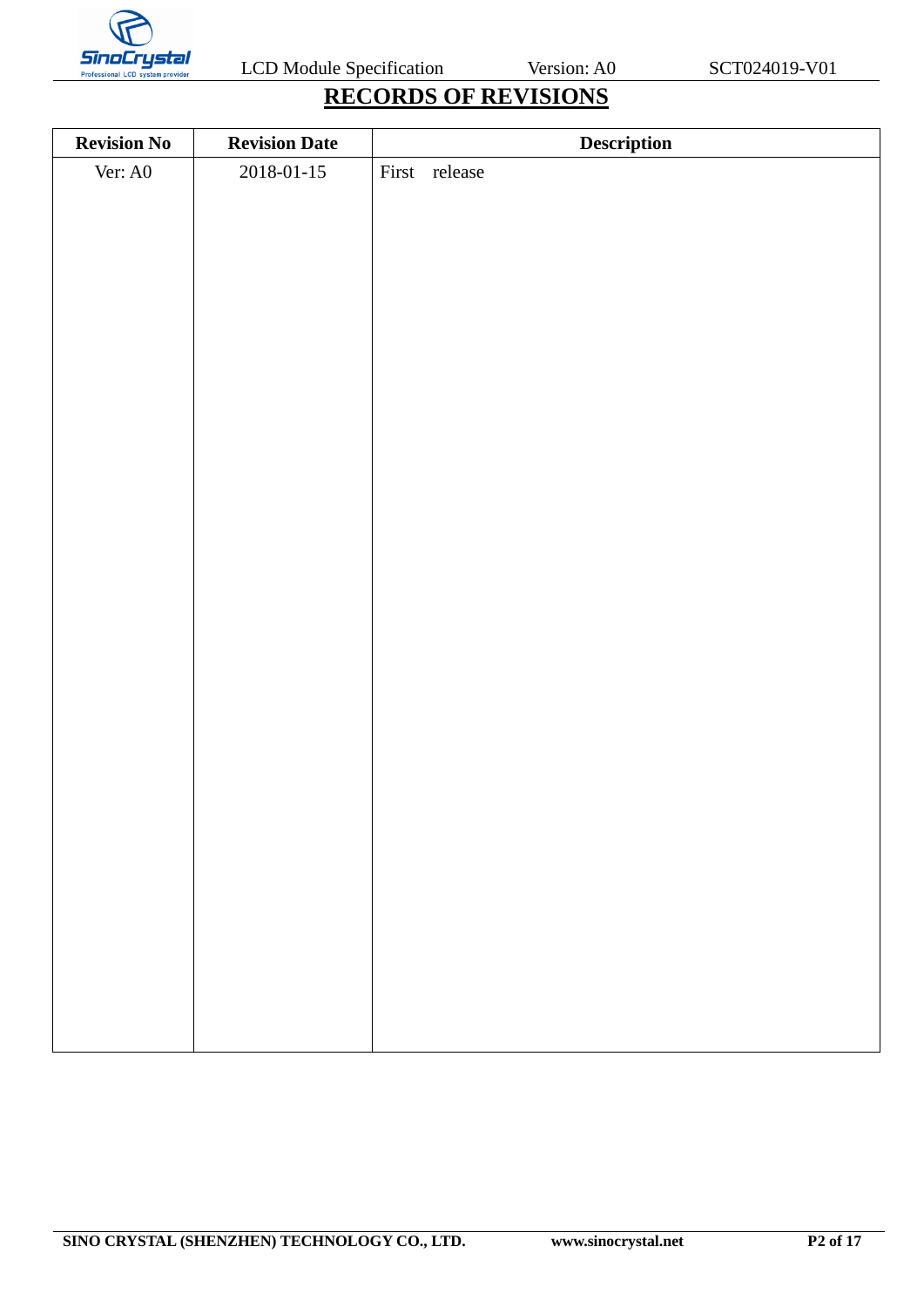

# **CONTENTS**

- General Description
- Interface Timing
- Electrical Characteristics
- Optical characteristics
- Reliability
- Precaution
- Outline Dimension
- Packing method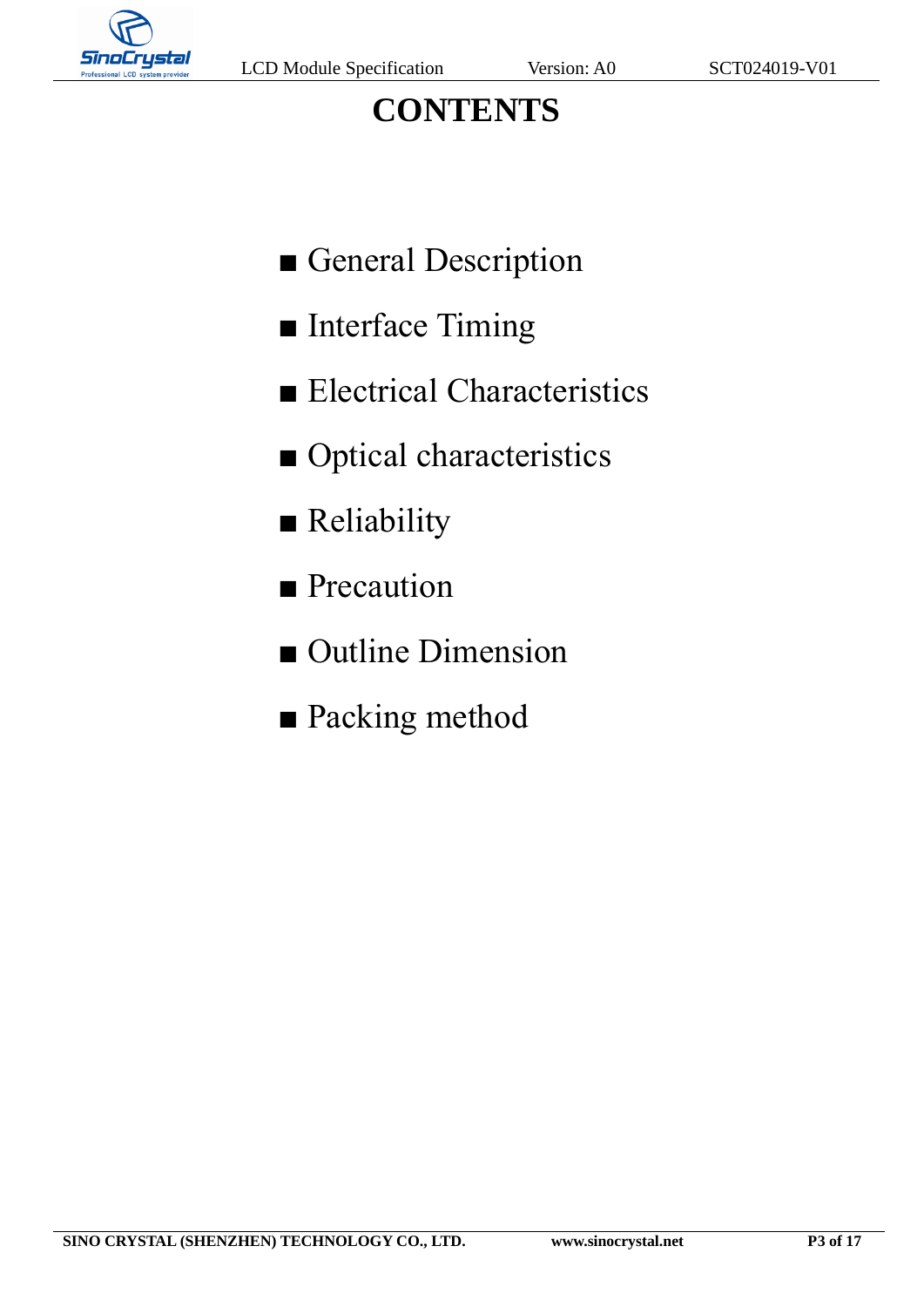

#### **1. General Description**

This LCM SCT024019-V01 is a TFT LCD module, comprising a 720-channel source driver, a 320-channel gate driver,

240 (RGB) x 320 dots graphic, and power supply circuit. The 262k color can be display.

This TFT-LCD has 2.4 inch diagonally measured active display area with QVGA resolution.



#### **1.1 Mechanical Specifications**

| <b>Item</b>                           | <b>Nominal Dimension</b>         | Unit        |
|---------------------------------------|----------------------------------|-------------|
| Dot Matrix                            | 240 x RGB x 320                  | <b>Dots</b> |
| Module Size ( $W \times H \times T$ ) | $42.72 \times 60.26 \times 2.45$ | mm.         |
| Active Area ( $W \times H$ )          | 36.72 x 48.96                    | mm.         |
| Pixel arrangement                     | <b>RGB</b> Stripe                | mm.         |
| Dot Pitch $(W \times H)$              | $0.153 \times 0.153$             | mm.         |
| Color depth                           | $262K$ (MAX)                     | colors      |
| Interface                             | 8 bit MCU                        |             |
| Driving IC Package                    | COG                              |             |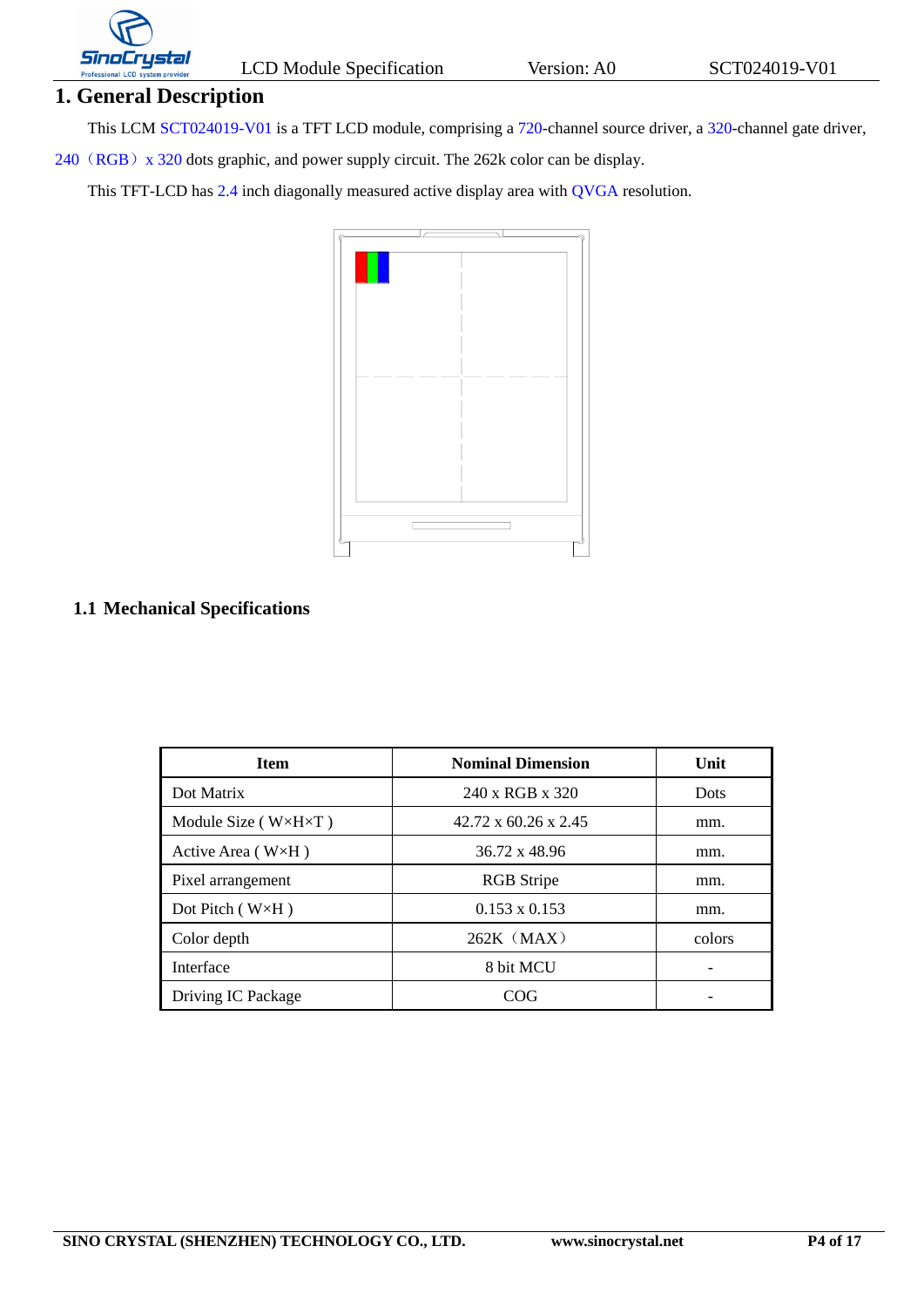

# **1.2 Display Specifications**

| Item                  | <b>Nominal Dimension</b> | Unit                     |
|-----------------------|--------------------------|--------------------------|
| Operating temperature | $-20 \sim 70$            | $^{\circ}$ $\cap$        |
| Storage temperature   | $-30-80$                 | $\int_{0}^{\infty}$      |
| LCD Type              | a-Si TFT                 | $\overline{\phantom{0}}$ |
| LCD Mode              | <b>Normal Black</b>      | $\overline{\phantom{0}}$ |
| <b>Backlight Type</b> | $LED \times 4$           | PCS                      |

#### **1.3 Block Diagram**



#### **1.4 Back-light Unit**

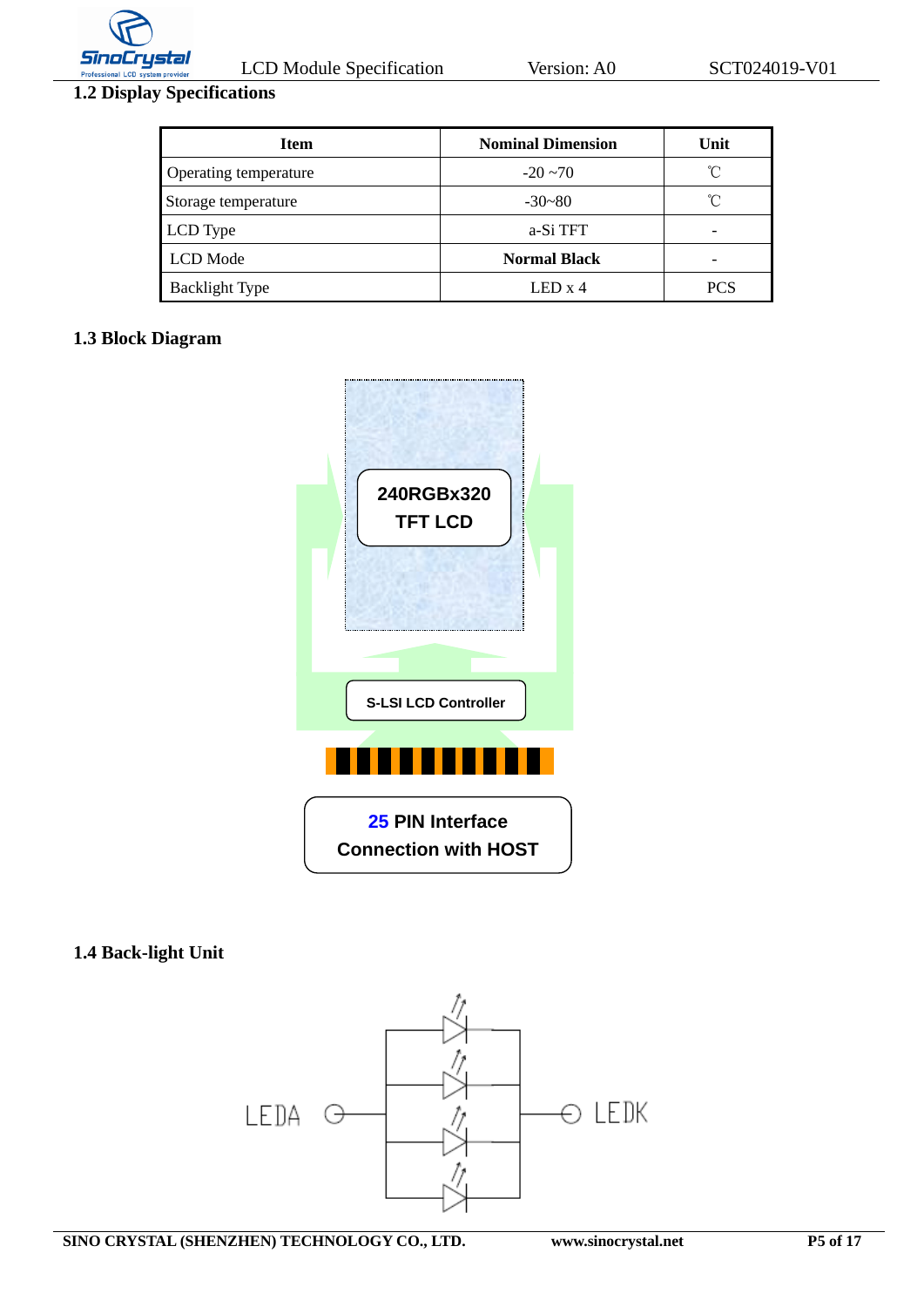

# **1.5 Interface Pin**

| Pin No         | <b>Pin Symbol</b> | Level                                                    | <b>Description</b>                                         |
|----------------|-------------------|----------------------------------------------------------|------------------------------------------------------------|
| $\mathbf{1}$   | <b>GND</b>        | 0V                                                       | Ground                                                     |
| $\overline{2}$ | TE                | H/L                                                      | Tearing effect signal output                               |
| 3              | DB7               | $\ensuremath{\mathrm{H}}\xspace/\ensuremath{\mathrm{L}}$ | Data bus                                                   |
| $\overline{4}$ | DB6               | $\ensuremath{\mathrm{H}}\xspace/\ensuremath{\mathrm{L}}$ | Data bus                                                   |
| 5              | DB5               | H/L                                                      | Data bus                                                   |
| 6              | DB4               | H/L                                                      | Data bus                                                   |
| $\overline{7}$ | DB <sub>3</sub>   | H/L                                                      | Data bus                                                   |
| 8              | DB <sub>2</sub>   | H/L                                                      | Data bus                                                   |
| 9              | DB1               | H/L                                                      | Data bus                                                   |
| 10             | D <sub>B</sub> 0  | H/L                                                      | Data bus                                                   |
| 11             | /RD               | H/L                                                      | Read signal                                                |
| 12             | /WR               | H/L                                                      | Write signal                                               |
| 13             | <b>RS</b>         | H/L                                                      | Register select signal. 0:index register; 1: data register |
| 14             | /CS               | $\ensuremath{\mathrm{H}}\xspace/\ensuremath{\mathrm{L}}$ | Chip Select signal                                         |
| 15             | $/$ RESET         | H/L                                                      | Chip reset signal                                          |
| 16             | <b>GND</b>        | 0V                                                       | Ground                                                     |
| 17             | <b>VCI</b>        |                                                          | 2.4-3.3V Power supply                                      |
| 18             | <b>VCI</b>        |                                                          | 2.4-3.3V Power supply                                      |
| 19             | <b>IOVCC</b>      |                                                          | $1.65 - 3.3V$ Power supply for logic                       |
| 20             | <b>LEDA</b>       | $\overline{\phantom{0}}$                                 | LED light, anode                                           |
| 21             | <b>LEDA</b>       | $\overline{\phantom{a}}$                                 | LED light, anode                                           |
| 22             | <b>LEDK</b>       | $\overline{\phantom{a}}$                                 | LED light, cathode.                                        |
| 23             | <b>LEDK</b>       | $\overline{\phantom{0}}$                                 | LED light, cathode.                                        |
| 24             | <b>GND</b>        | 0V                                                       | Ground                                                     |
| 25             | <b>GND</b>        | 0V                                                       | Ground                                                     |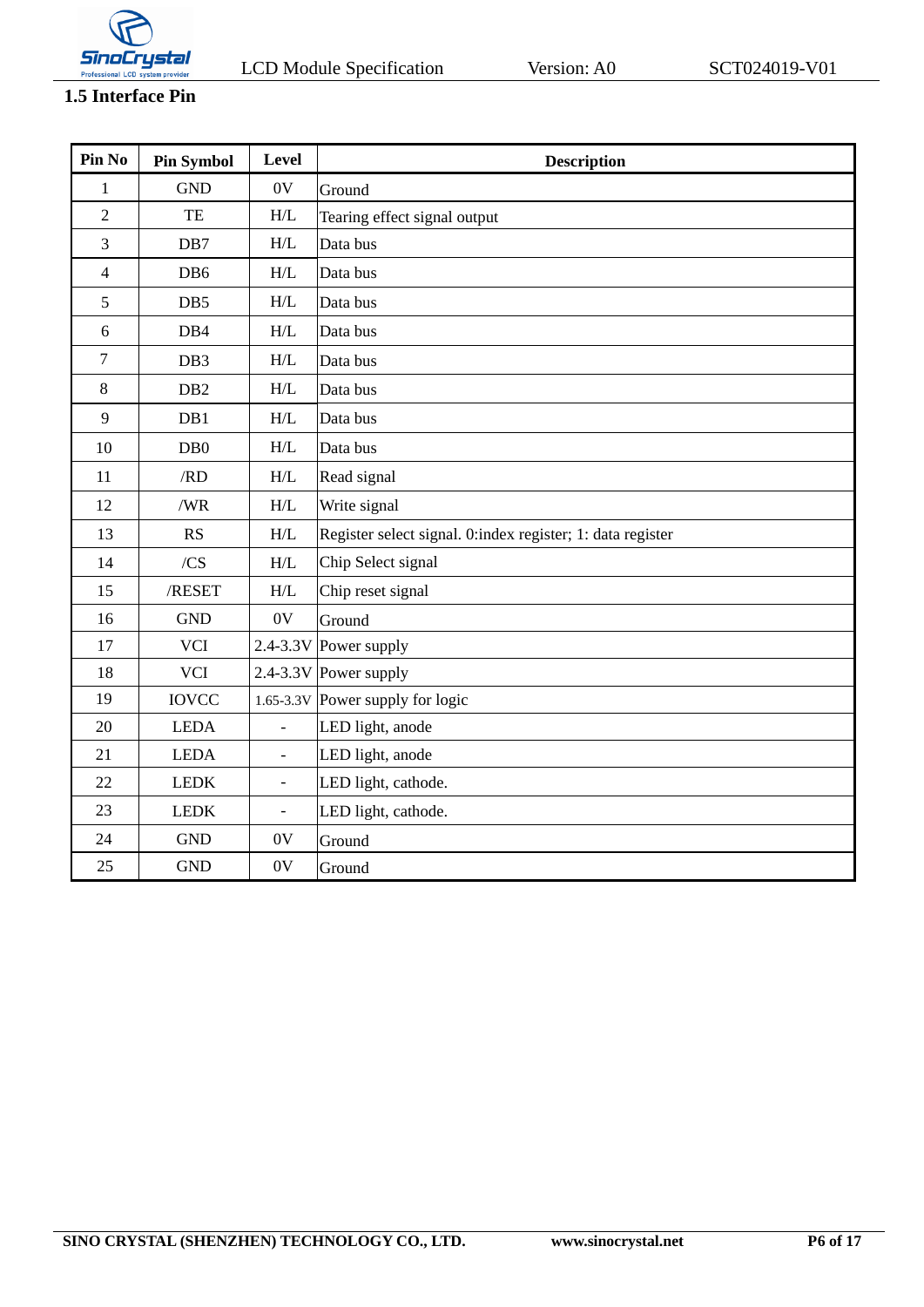

# **2. Interface Timing**



#### Figure 1 Parallel Interface Timing Characteristics (8080-Series MCU Interface)

VDDI=1.65 to 3.3V, VDD=2.4 to 3.3V, AGND=DGND=0V, Ta= -30 to 70  $\degree$ C

| <b>Signal</b> | <b>Symbol</b>                          | <b>Parameter</b>                   | <b>Min</b> | <b>Max</b> | <b>Unit</b> | <b>Description</b> |
|---------------|----------------------------------------|------------------------------------|------------|------------|-------------|--------------------|
| D/CX          | $T_{\rm AST}$                          | Address setup time                 | 0          |            | ns          |                    |
|               | $T_{\sf AHT}$                          | Address hold time (Write/Read)     | 10         |            | ns          |                    |
|               | T <sub>CHW</sub>                       | Chip select "H" pulse width        | 0          |            | ns          |                    |
|               | $T_{\rm CS}$                           | Chip select setup time (Write)     | 15         |            | ns          |                    |
| <b>CSX</b>    | $T_{\rm{RCS}}$                         | Chip select setup time (Read ID)   | 45         |            | ns          |                    |
|               | <b>TRCSFM</b>                          | Chip select setup time (Read FM)   | 355        |            | ns          |                    |
|               | $T_{CSF}$                              | Chip select wait time (Write/Read) | 10         |            | ns          |                    |
|               | $T_{\scriptscriptstyle{\mathrm{CSH}}}$ | Chip select hold time              | 10         |            | ns          |                    |
|               | $T_{WC}$                               | Write cycle                        | 66         |            | ns          |                    |
| <b>WRX</b>    | $T_{\scriptstyle\rm WRH}$              | Control pulse "H" duration         | 15         |            | ns          |                    |
|               | <b>T</b> <sub>WRL</sub>                | Control pulse "L" duration         | 15         |            | ns          |                    |
|               | $T_{\rm RC}$                           | Read cycle (ID)                    | 160        |            | ns          |                    |
| RDX (ID)      | $T_{RDH}$                              | Control pulse "H" duration (ID)    | 90         |            | ns          | When read ID data  |
|               | $T_{RDL}$                              | Control pulse "L" duration (ID)    | 45         |            | ns          |                    |
|               | $T_{RCFM}$                             | Read cycle (FM)                    | 450        |            | ns          | When read from     |
| <b>RDX</b>    | <b>TRDHFM</b>                          | Control pulse "H" duration (FM)    | 90         |            | ns          |                    |
| (FM)          | <b>T</b> RDLFM                         | Control pulse "L" duration (FM)    | 355        |            | ns          | frame memory       |
| D[17:0]       | $T_{\text{DST}}$                       | Data setup time                    | 10         |            | ns          | For CL=30pF        |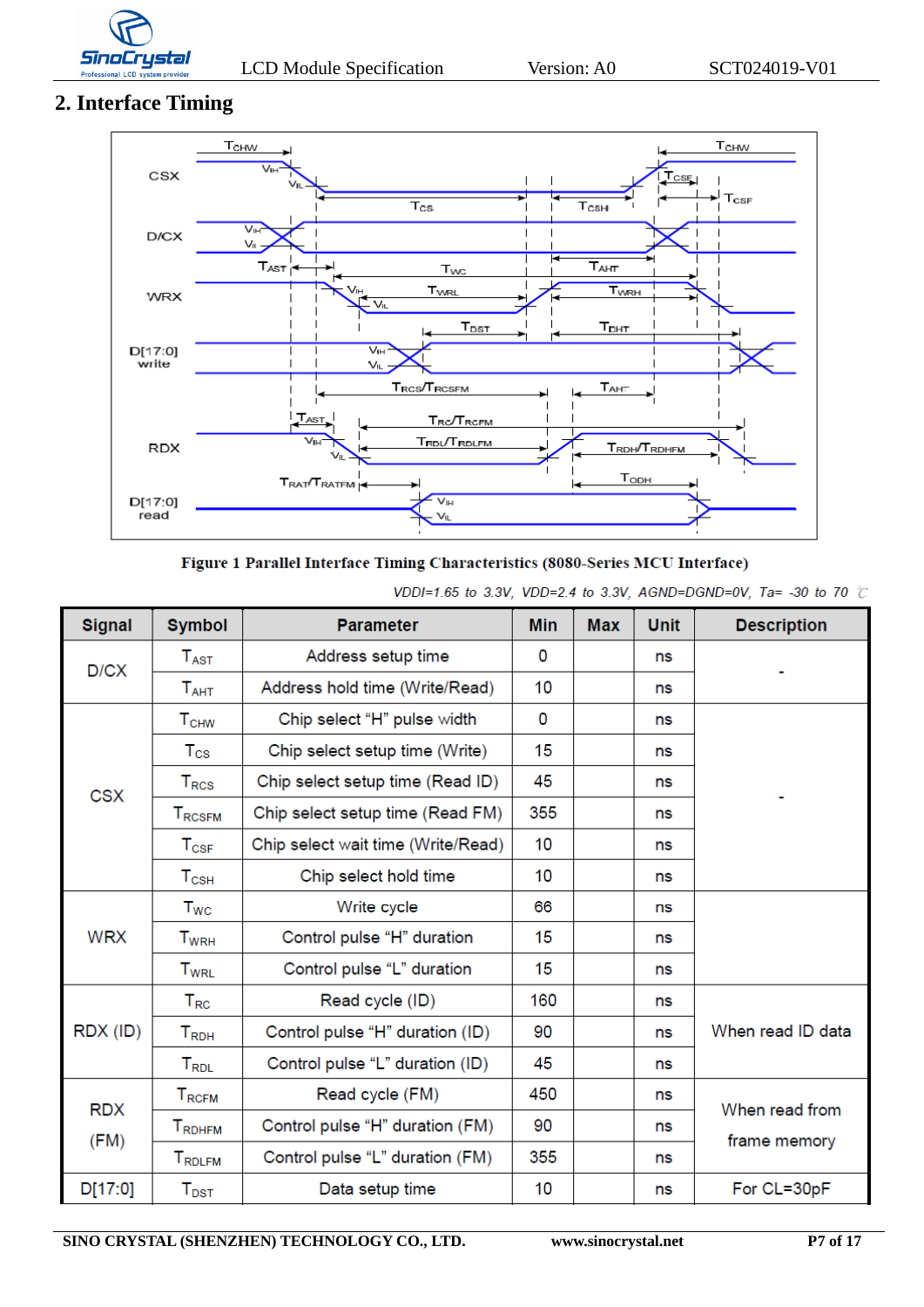

| IULI YSLUI<br>sional LCD system provider |                             | <b>LCD</b> Module Specification |    | Version: A0 |    | SCT024019-V01 |
|------------------------------------------|-----------------------------|---------------------------------|----|-------------|----|---------------|
|                                          | Т <sub>рнт</sub>            | Data hold time                  | 10 |             | ns |               |
|                                          | $\mathsf{F}_{\mathsf{RAT}}$ | Read access time (ID)           |    | 40          | ns |               |
|                                          | RATFM                       | Read access time (FM)           |    | 340         | ns |               |
|                                          | I орн                       | Output disable time             | 20 | 80          | ns |               |

#### Table 4 8080 Parallel Interface Characteristics



Figure 2 Rising and Falling Timing for I/O Signal



Figure 3 Write-to-Read and Read-to-Write Timing

Note: The rising time and falling time (Tr, Tf) of input signal and fall time are specified at 15 ns or less. Logic high and low levels are specified as 30% and 70% of VDDI for Input signals.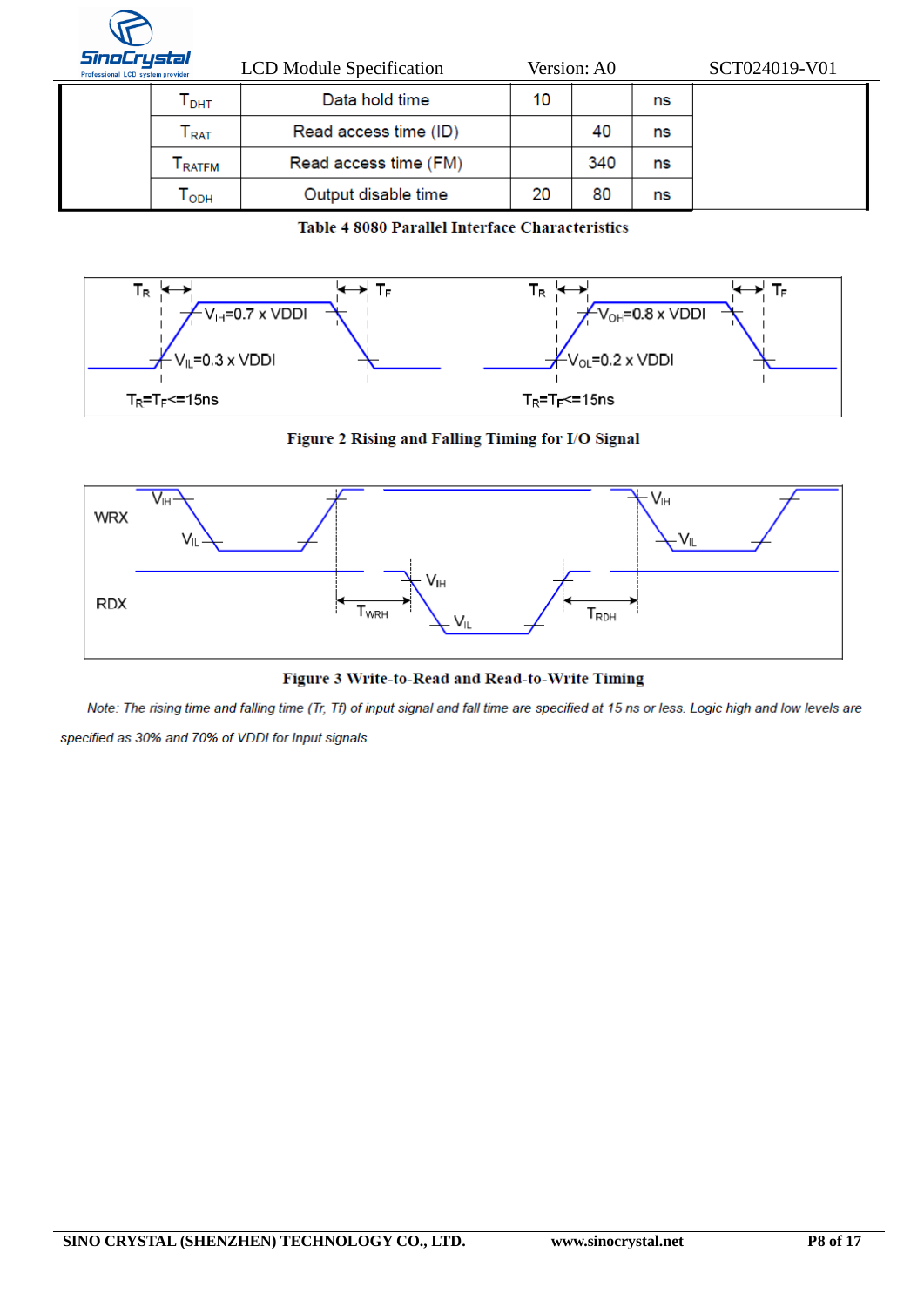

#### **3. Electrical Characteristics**

#### **3.1 Absolute Maximum Ratings**

| <b>Item</b>                            | <b>Symbol</b> | Min    | Max    | Unit            |
|----------------------------------------|---------------|--------|--------|-----------------|
| Supply voltage for System              | VDD           | $-0.3$ | $+4.6$ |                 |
| Supply voltage for Interface Operation | <b>IOVCC</b>  | $-0.3$ | $+4.6$ |                 |
| Operate temperature range              | <b>TOP</b>    | $-20$  | 70     | $\rm ^{\circ}C$ |
| Storage temperature range              | <b>TST</b>    | $-30$  | 80     | $\gamma$        |

#### **Note:**

- (1) 90%RH maximum humidity, 60℃ maximum wet-bulb temperature When operated at a temperature lower than 0℃,the LCD worked slowly and the screen appeared low-contrast images due to the characteristics of LC(Liquid Crystal).
- (2) If any fixed pattern is displayed on LCD for minutes, image-sticking phenomenon may occur.
- (3) Degradation could occur to pixels' TFT when DC BIOS is input into its gate-signal under POWER OFF WAITING STAND-BY & SLEEP MODE. Therefore, LCD should be turn off then.
- (4) Please operate a LCD module on the basis of the recommended S/W(Register)



DATA). If you want to change any part of the S/W, you must take driver's confirmation.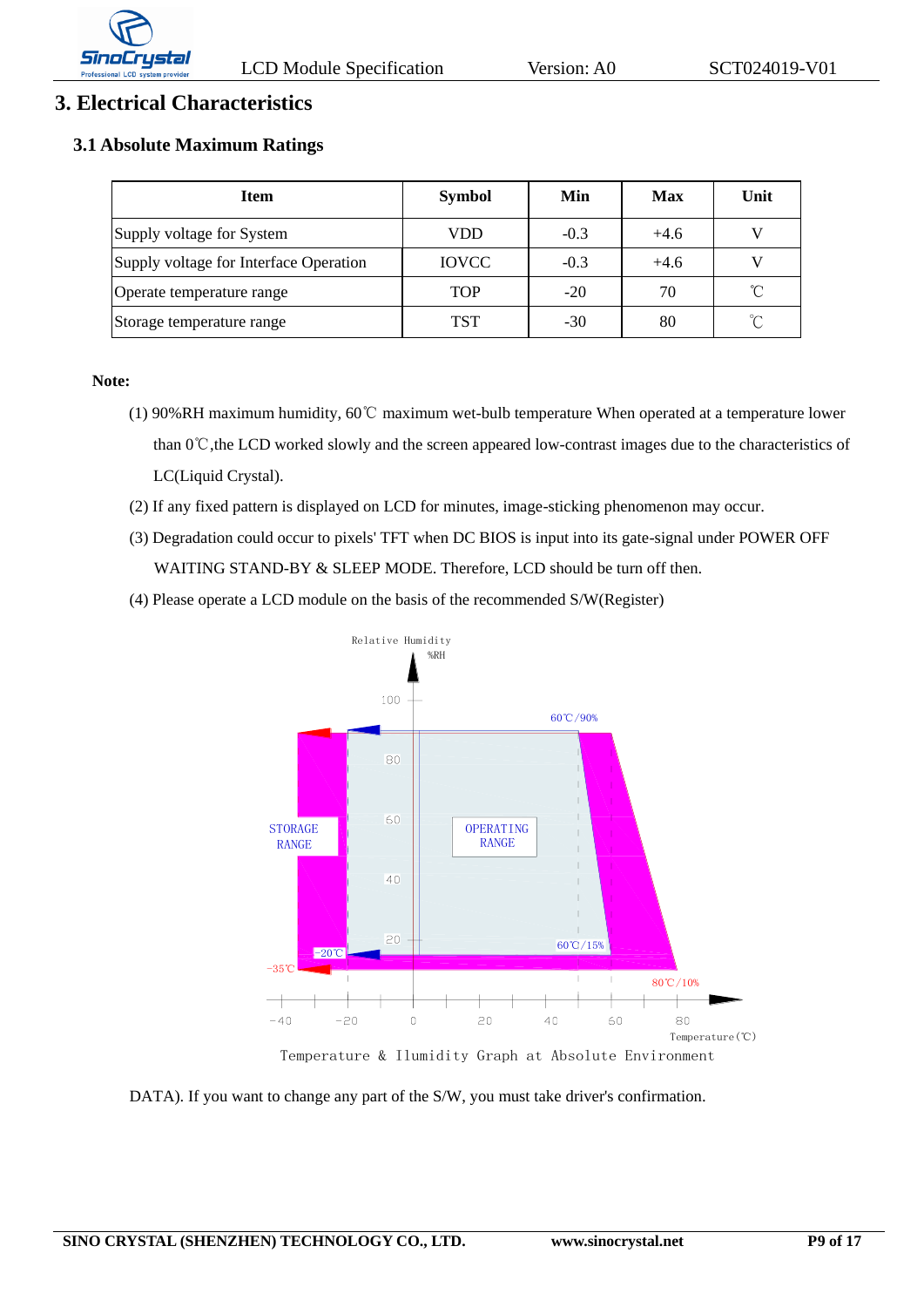

# **3.2 DC Characteristics**

|                                        |               |                  |            |              |      | $T_a = 25^{\circ}$ C |
|----------------------------------------|---------------|------------------|------------|--------------|------|----------------------|
| <b>Item</b>                            | <b>Symbol</b> | Min              | <b>Typ</b> | <b>Max</b>   | Unit | <b>Condition</b>     |
| Supply voltage for System              | <b>VDD</b>    | 2.4              | 2.75       | 3.3          | V    |                      |
| Supply voltage for Interface Operation | <b>IOVCC</b>  | 1.65             | 1.8        | 3.3          | V    |                      |
| Input high level voltage               | $V_{IH}$      | 0.8IOVCC         | $- -$      | <b>IOVCC</b> | V    |                      |
| Input low level voltage                | $V_{IL}$      | $\boldsymbol{0}$ | $- -$      | 0.2IOVCC     | V    |                      |
| Power supply current                   | $I_{DD}$      | --               | $- -$      | 30           | mA   |                      |
| Backlight forward voltage              | $V_{\rm F}$   | --               | 3.2        | $- -$        | V    |                      |
| Backlight forward current              | $I_F$         |                  | 60         | 80           | mA   |                      |

# **4. Optical characteristics**

| <b>Parameter</b>                  |       | <b>Symbol</b> | <b>Condition</b>                      | Min   | <b>Typ</b> | <b>Max</b> | Unit                     | <b>Note</b> |
|-----------------------------------|-------|---------------|---------------------------------------|-------|------------|------------|--------------------------|-------------|
|                                   |       | Left          |                                       |       | 80         |            | Degree                   |             |
|                                   |       | Right         |                                       |       | 80         |            | Degree                   |             |
| Viewing angle                     |       | Up            | $CR \ge 10$                           |       | 80         |            | Degree                   | (2)         |
|                                   |       | Down          |                                       |       | 80         |            | Degree                   |             |
|                                   |       | Rx            |                                       | 0.597 | 0.647      | 0.697      | $\overline{\phantom{a}}$ |             |
|                                   | Red   | Ry            |                                       | 0.267 | 0.317      | 0.367      | $\overline{\phantom{0}}$ |             |
|                                   |       | Gx            | $\theta = 0$                          | 0.225 | 0.275      | 0.325      |                          |             |
| Color                             | Green | Gy            | Normal                                | 0.532 | 0.582      | 0.632      |                          | Color       |
| Chromaticity                      |       | Bx            | viewing                               | 0.090 | 0.140      | 0.190      |                          | Chromatic   |
|                                   | Blue  | By            | angle                                 | 0.038 | 0.088      | 0.138      | $\overline{\phantom{0}}$ | ity         |
|                                   |       | Wx            |                                       | 0.260 | 0.310      | 0.360      |                          |             |
|                                   | White | Wy            |                                       | 0.286 | 0.336      | 0.386      | $\overline{\phantom{a}}$ |             |
| Contrast ratio                    |       | CR            | optimal                               | 600   | 800        |            | -                        | (1)         |
| Response time                     |       | $Tr+Tf$       |                                       |       | 35         |            | ms                       | (3)         |
| Luminance on surface<br>$If=80mA$ |       | Lv            | Normally<br>$\theta x = \theta y = 0$ | 250   | 320        |            | cd/m <sup>2</sup>        |             |

#### **Note (1) Definition of contrast ratio**

Measured at the center point of panel

 $CR = -$ Luminance with all pixel white

Luminance with all pixel black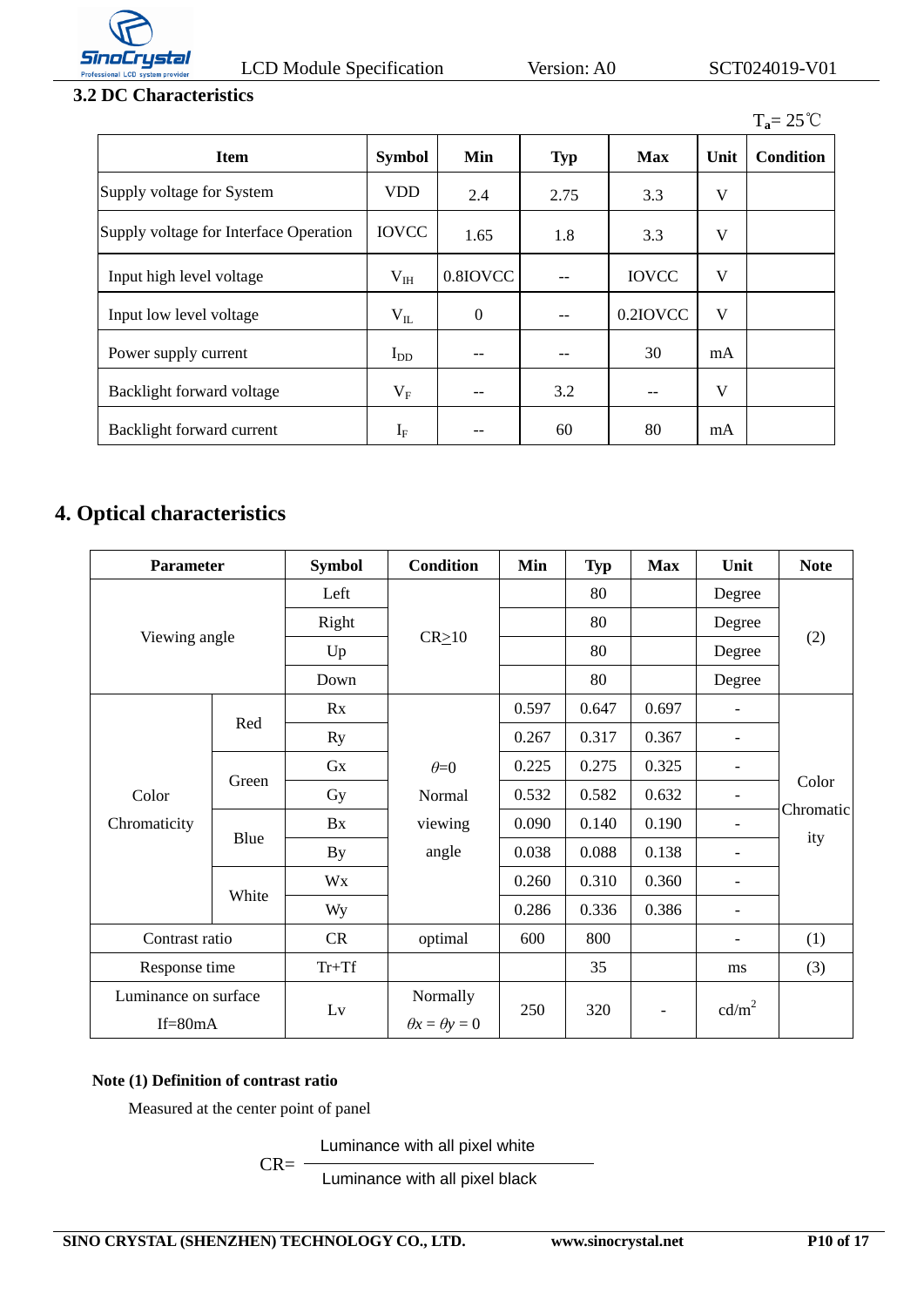

**Note (2) Definition of viewing angle**



**Note (3) Definition of response time: Tr+Tf**

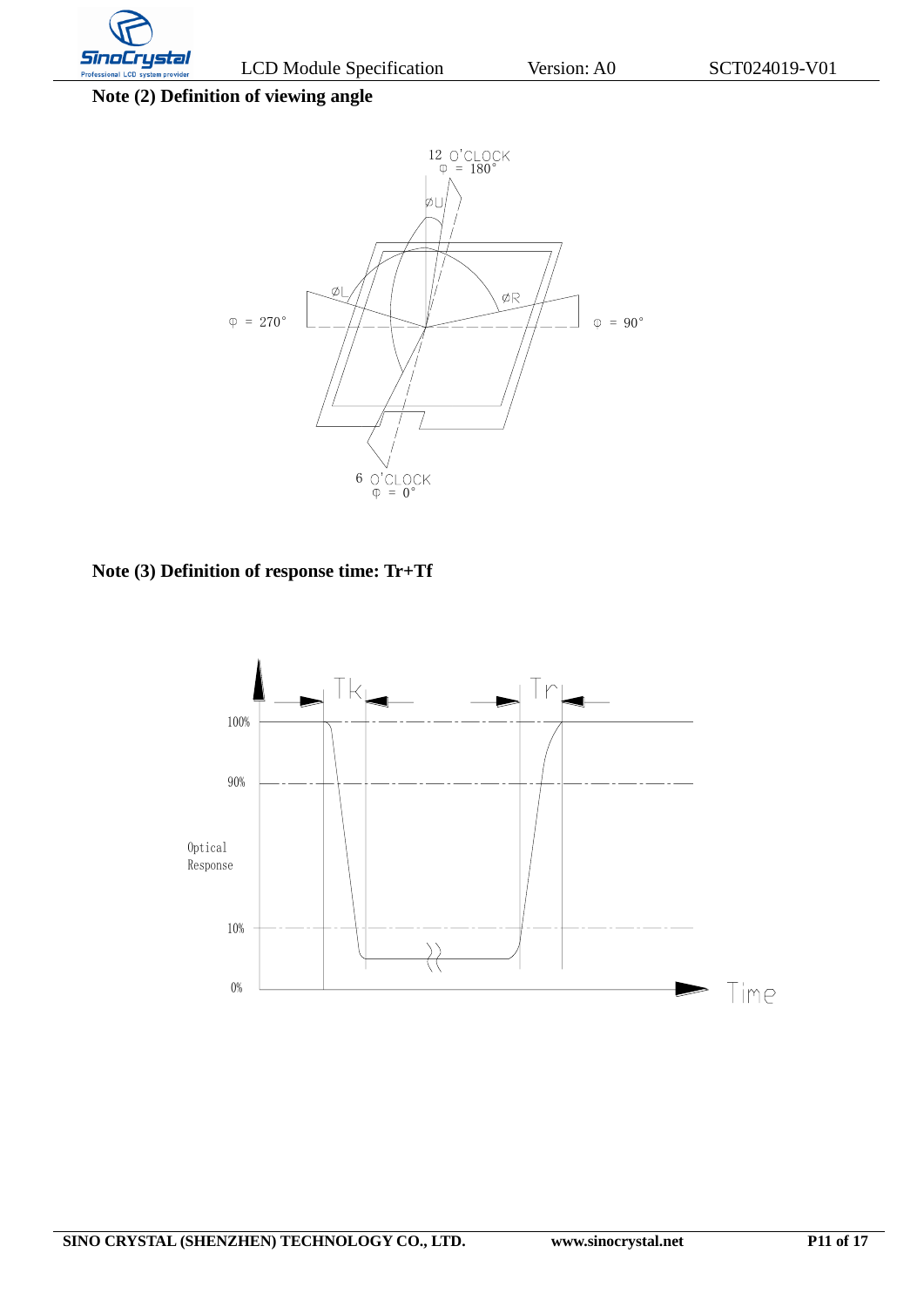

-

# **5. Reliability**

# **5.1 Reliability Condition**

\*One single product test for only one item.

\* Judgment after test: keep in room temperature for more than 2 hours.

| <b>Item</b><br>No | <b>Item</b>                                    | <b>Condition</b>                                                                                                                                             | <b>Remark</b>                      |
|-------------------|------------------------------------------------|--------------------------------------------------------------------------------------------------------------------------------------------------------------|------------------------------------|
| 1                 | High temperature<br>Operating                  | 60℃, 120Hours                                                                                                                                                | Finish product<br>(With polarizer) |
| $\overline{2}$    | Low temperature<br>Operating                   | $-10^{\circ}$ C, 120 Hours                                                                                                                                   | Finish product<br>(With polarizer) |
| 3                 | High temperature<br>Storage                    | 70℃, 200 Hours                                                                                                                                               | Finish product<br>(With polarizer) |
| $\overline{4}$    | Low temperature<br>Storage                     | -20 $\degree$ C, 200 Hours                                                                                                                                   | Finish product<br>(With polarizer) |
| 5                 | High temperature<br>& humidity Storage         | 50℃, 90%RH, 120 Hours                                                                                                                                        | Finish product<br>(With polarizer) |
| 6                 | <b>Thermal Shock</b><br>Storage (No operation) | $-10^{\circ}$ C, 30min. <= > 60 $^{\circ}$ C, 30min.<br>10 Cycles                                                                                            | Finish product<br>(With polarizer) |
| 7                 | ESD test                                       | Voltage: +8KV<br>R:330 ohm, C:150pF<br>Air discharge, 10 times                                                                                               | Finish product<br>(With polarizer) |
| 8                 | Vibration test                                 | $10 \Rightarrow 55 \Rightarrow 10 \Rightarrow 55 \Rightarrow 10 \text{ Hz}$ ,<br>within 1 minute; Amplitude: 1.5mm.<br>15 minutes for each Direction (X,Y,Z) | Finish product<br>(With polarizer) |
| 9                 | Drop test                                      | Packed, 100CM free fall<br>6 sides, 1 corner, 3 edges                                                                                                        | Finish product<br>(With polarizer) |

Current consumption < 2 times of initial value

- Contrast > 1/2 initial value
- Function: work normally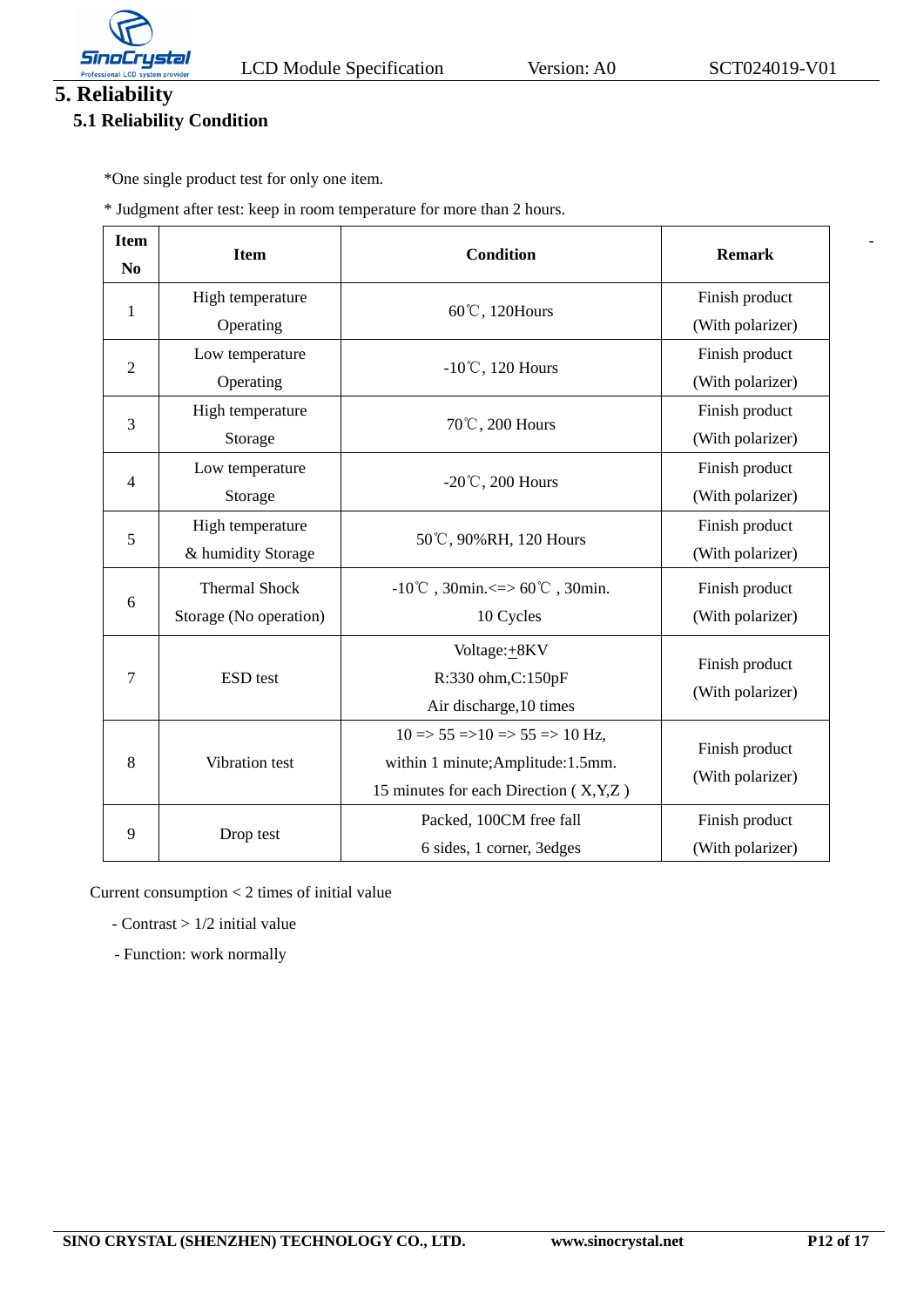

# **5.2 Inspection plan**

| <b>Class</b>          | <b>Item</b>                                                               | <b>Judgment</b>                                                                 | <b>Class</b> |
|-----------------------|---------------------------------------------------------------------------|---------------------------------------------------------------------------------|--------------|
| Packing &<br>Indicate | 1. Outside and inside package                                             | "Model no.", "lot no." and "quantity"                                           | Minor        |
|                       |                                                                           | Should indicate on the package.                                                 |              |
|                       | 2. Model mixed and quantity                                               | Other model mixedrejected.                                                      | Critical     |
|                       |                                                                           | Quantity short or overrejected.                                                 |              |
|                       | 3. Product indication                                                     | "Model no." should indicate on the product                                      | Major        |
| Assembly              | 4.Dimension, LCD glass<br>scratch And scribe defect                       | According to specification or drawing                                           | Major        |
| Appearance            | 5. Viewing area                                                           | Polarizer edge or LCD's sealing line is visible in the<br>viewing area rejected | Minor        |
|                       | 6.Blemish · black spot ·<br>White spot in the LCD<br>And LCD glass cracks | According to standard of visual inspection (inside<br>viewing area)             | Minor        |
|                       | 7. Blemish · black spot White                                             | According to standard of visual inspection (inside                              | Minor        |
|                       | spot and scratch on the polarizer                                         | viewing area)                                                                   |              |
|                       | 8. Bubble in polarizer                                                    | According to standard of visual inspection (inside<br>viewing area)             | Minor        |
|                       | 9.LCD's rainbow color                                                     | Strong deviation color (or Newton ring)                                         | Minor        |
|                       |                                                                           | of LCD rejected.                                                                |              |
|                       |                                                                           | Or according to limited sample                                                  |              |
|                       |                                                                           | (if needed, and inside viewing area)                                            |              |
|                       |                                                                           | Burned area or wrong part number is                                             | Minor        |
|                       | 10.FPC                                                                    | on FPC.                                                                         |              |
|                       |                                                                           | The symbol, character, and mark of FPC are                                      |              |
|                       |                                                                           | unidentifiable.                                                                 |              |
|                       |                                                                           | The stripped solder mask, A>1.0mm                                               |              |
|                       |                                                                           | $0.3$ mm < stripped solder mask or visible circuit,                             |              |
|                       |                                                                           | A<1.0mm, and the number is                                                      |              |
|                       |                                                                           | $\geq$ 4 pieces.<br>Particle between circuits in solder mask                    |              |
|                       |                                                                           |                                                                                 |              |
|                       |                                                                           | Circuit is peeled off or cracked.<br>Any circuit risen or exposed.              |              |
|                       |                                                                           | 0.2mm< Area of solder ball, A                                                   |              |
|                       |                                                                           | is $\leq 0.4$ mm, the number of solder ball is                                  |              |
|                       |                                                                           | $\geq$ 3 pieces.                                                                |              |
|                       |                                                                           | The magnitude of solder ball, A is > 0.4mm.                                     |              |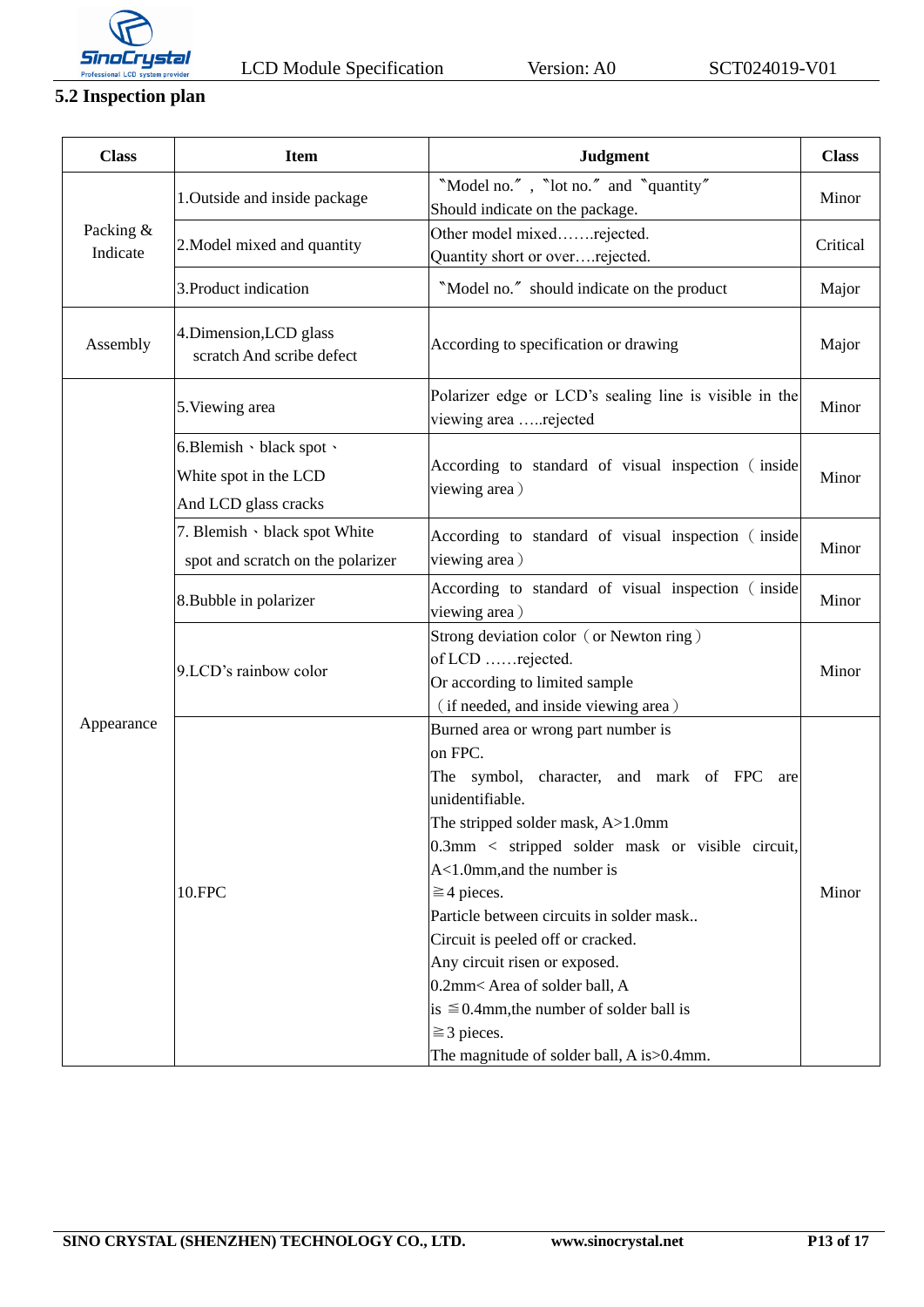

## **5.3 Standard of visual inspection**

| <b>Class</b> |                                                                       | <b>Item</b>                                                                                                    | <b>Judgment</b>                                                                                                                                           |                                                                                                   |  |              |                   | <b>Class</b>     |          |
|--------------|-----------------------------------------------------------------------|----------------------------------------------------------------------------------------------------------------|-----------------------------------------------------------------------------------------------------------------------------------------------------------|---------------------------------------------------------------------------------------------------|--|--------------|-------------------|------------------|----------|
|              |                                                                       | 11. Electrical and optical<br>characteristics<br>(contrast、VOP、<br>chromaticityetc)                            | According to specification or drawing.<br>(inside viewing area)                                                                                           |                                                                                                   |  |              |                   |                  | Critical |
|              |                                                                       | 12. Missing pattern                                                                                            | Missing dot · line · characterrejected                                                                                                                    |                                                                                                   |  |              |                   |                  | Critical |
|              |                                                                       | 13. Short circuit v wrong pattern<br>display                                                                   | Non display $\cdot$ wrong pattern display $\cdot$ current<br>consumption out of specificationrejected                                                     |                                                                                                   |  |              |                   |                  | Critical |
| Electrical   |                                                                       | 14. Pin hole · pattern deformity                                                                               | According to standard of visual inspection                                                                                                                |                                                                                                   |  |              |                   | Minor            |          |
|              |                                                                       | 15. Black spot v white spot v black<br>line v white line v slant line v<br>background uneven · color<br>uneven | Strong deviation colorrejected<br>Or according to limited sample full off screen (all<br>black) disregards<br>Fixed test picture within two hoursrejected |                                                                                                   |  |              |                   | Minor            |          |
|              |                                                                       | 16. Stick image<br>(retention image)                                                                           |                                                                                                                                                           |                                                                                                   |  |              |                   | Minor            |          |
| <b>Class</b> |                                                                       | <b>Item</b>                                                                                                    |                                                                                                                                                           | <b>Judgment</b>                                                                                   |  |              |                   |                  |          |
|              | · Blemish · black spot · white spot in the<br>LCD.                    |                                                                                                                | Round type:<br>(A)                                                                                                                                        |                                                                                                   |  |              | unit: mm          |                  |          |
|              |                                                                       |                                                                                                                | Diameter (mm.)                                                                                                                                            |                                                                                                   |  |              |                   | Acceptable Q'ty  |          |
|              |                                                                       |                                                                                                                | $0.2<$ A                                                                                                                                                  |                                                                                                   |  | $\mathbf{0}$ |                   |                  |          |
|              |                                                                       |                                                                                                                | Note: $A = (Length + Width) / 2$                                                                                                                          |                                                                                                   |  |              |                   |                  |          |
| Minor        | · Blemish · black spot · white spot and<br>scratch on th<br>polarizer |                                                                                                                | (B)<br>Liner type:                                                                                                                                        |                                                                                                   |  | unit: mm     |                   |                  |          |
|              |                                                                       |                                                                                                                |                                                                                                                                                           | Length<br>Width                                                                                   |  |              | Acceptable Q'ty   |                  |          |
|              |                                                                       |                                                                                                                |                                                                                                                                                           | $W \le 0.03$<br>$---$<br>$0.03 < W \le 0.05$<br>$L \leq 5$<br>$0.05 \le W \le 0.07$<br>$L \leq 5$ |  |              | Disregard         |                  |          |
|              |                                                                       |                                                                                                                |                                                                                                                                                           |                                                                                                   |  | 3            |                   |                  |          |
|              |                                                                       |                                                                                                                |                                                                                                                                                           |                                                                                                   |  |              |                   | 1                |          |
|              |                                                                       |                                                                                                                |                                                                                                                                                           | 0.07 < W<br>$---$                                                                                 |  |              | Follow round type |                  |          |
| Minor        | Bubble in polarizer                                                   |                                                                                                                | unit: mm                                                                                                                                                  |                                                                                                   |  |              |                   |                  |          |
|              |                                                                       |                                                                                                                | Diameter                                                                                                                                                  |                                                                                                   |  |              | Acceptable Q'ty   |                  |          |
|              |                                                                       |                                                                                                                | $A \le 0.3$                                                                                                                                               |                                                                                                   |  | Disregard    |                   |                  |          |
|              |                                                                       |                                                                                                                | $0.3 < A \le 0.5$                                                                                                                                         |                                                                                                   |  | $\mathbf{1}$ |                   |                  |          |
|              |                                                                       |                                                                                                                | 0.5 < A                                                                                                                                                   |                                                                                                   |  |              |                   | $\boldsymbol{0}$ |          |
| Minor        | Pin hole · Pattern deformity                                          |                                                                                                                |                                                                                                                                                           |                                                                                                   |  |              |                   | unit: dot size   |          |
|              |                                                                       |                                                                                                                |                                                                                                                                                           | Diameter                                                                                          |  |              | Acc. Q'ty         |                  |          |
|              |                                                                       |                                                                                                                |                                                                                                                                                           |                                                                                                   |  | $0.4<\Phi$   |                   | $\boldsymbol{0}$ |          |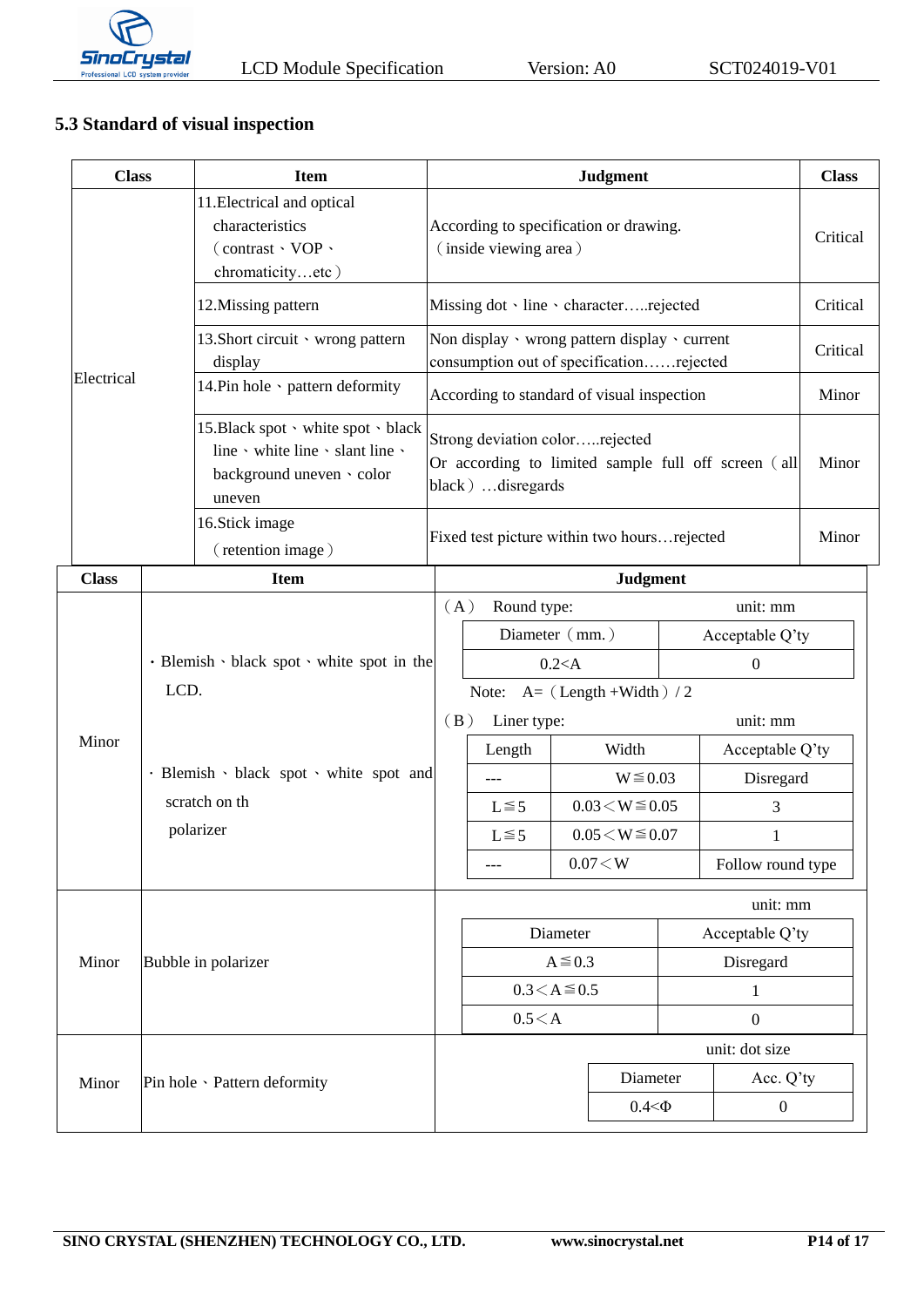

# **6. Precaution**

#### **6.1 Handling**

(1) Protect the panel from static, it may cause damage to the CMOS Gate Array IC.

(2) Use fingerstalls with soft gloves in order to keep display clean during the incoming inspection and assembly process.

(3) If the liquid crystal material leaks from the panel, it should be kept away from the eyes or mouth. In case of contact with hands, legs or clothes, it must be washed away thoroughly with soap.

(4) The desirable cleaners are water, IPA (Isopropyl Alcohol) or Hexane. Don't use Ketone type materials (ex. Acetone), Ethyl alcohol, Toluene, Ethyl acid or Methyl chloride. It might permanent damage to the polarizer due to chemical reaction.

(5) Pins of I/F connector shall not be touched directly with bare hands.

(6) Refrain from strong mechanical shock and / or any force to the panel. In addition to damage, this may cause

improper operation or damage to the panel.

(7) Note that polarizers are very fragile and could be easily damaged. Do not press or scratch the surface harder than a B pencil lead.

(8) Wipe off water droplets or oil immediately. If you leave the droplets for a long time, staining and discoloration may occur.

(9) If the surface of the polarizer is dirty, clean it using some absorbent cotton or soft cloth.

#### **6.2 Storage**

(1) Do not leave the panel in high temperature, and high humidity for a long time. It is highly recommended to store the panel with temperature from 0 to 35  $\degree$  c and relative humidity of less than 70%.

(2) The panel shall be stored in a dark place. It is prohibited to apply sunlight or fluorescent light during the store.

#### **6.3 Operation**

(1) The LCD shall be operated within the limits specified. Operation at values outside of these limits may shorten life, and/or harm display images.

(2) Do not exceed the absolute maximum rating value. (the supply voltage variation, Input voltage variation in part contents and environmental temperature and so on). Otherwise the panel may be damaged.

(3) If the panel displays the same pattern continuously for a long period of time, it can be the situation when the image" Sticks" to the screen.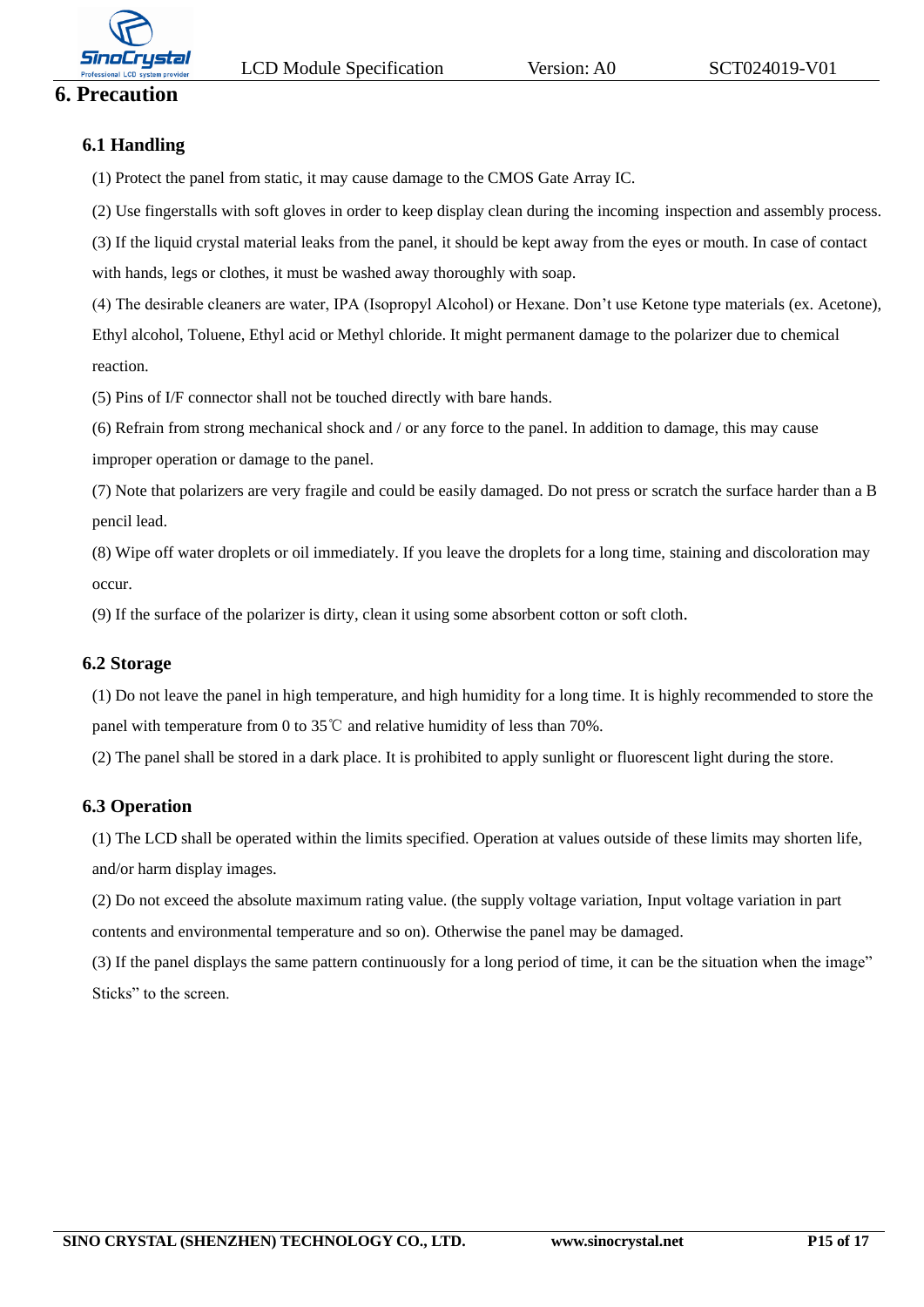

# **7. Outline Dimension**

Refer to SCT024019-V01 drawing.